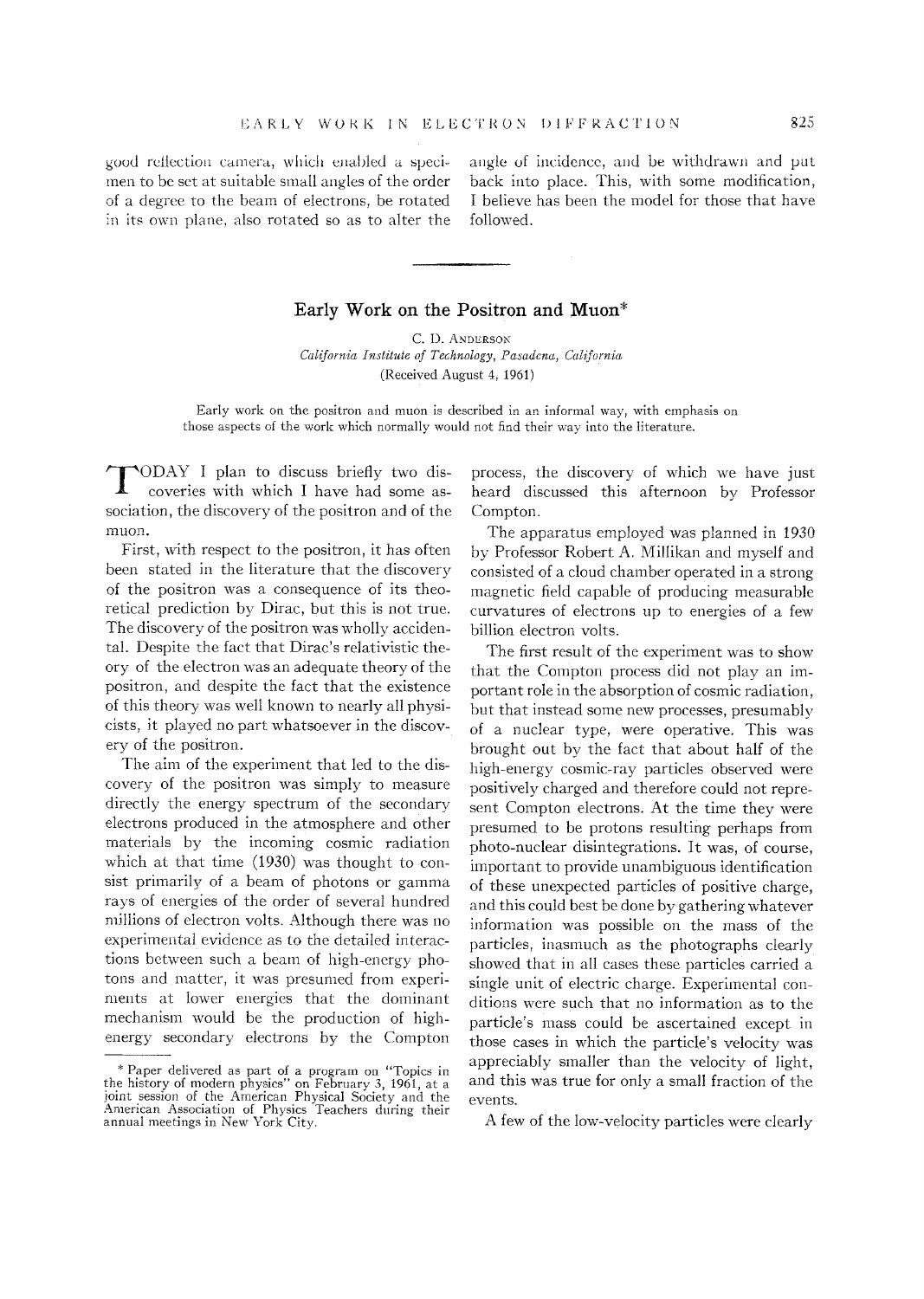identified as protons. As more data were accumulated, however, a situation began to develop which had its awkward aspects in that practically all of the low-velocity cases were particles whose mass seemed to be too small to permit their interpretation as protons. The alternative interpretations in these cases were that these particles were either electrons (of negative charge) moving upward or some unknown lightweight particles of positive charge moving downward. In the spirit of scientific conservatism we tended at first toward the former interpretation, i.e., that these particles were upward-moving negative electrons. This led to frequent and at times somewhat heated discussions between Professor Millikan and myself, in which herepeatedly pointed out that everyone knows that cosmic-ray particles travel downward, and not upward, except in extremely rare instances, and that therefore, these particles must be downwardmoving protons. This point of view was very difficult to accept, however, since in nearly all cases the specific ionization of these particles was too low for particles of proton mass.

To resolve this apparent paradox a lead plate was inserted across the center of the chamber in order to ascertain the direction in which these low-velocity particles were traveling and to distinguish between upward-moving negatives and downward-moving positives.

It was not long after the insertion of the plate that a fine example was obtained in which a lowenergy light-weight particle of positive charge was observed to traverse the plate, entering the chamber from below and moving upward through the lead plate. Ionization and curvature measurements clearly showed this particle to have a mass much smaller than that of a proton and, indeed, a mass entirely consistent with an electron mass. Curiously enough, despite the strong admonitions of Dr. Millikan that upward-moving cosmic-ray particles were rare, this indeed was an example of one of those very rare upward-moving cosmicray particles.

Soon additional cases of light-weight positive particles traversing the plate were observed, and in addition events in which several particles were simultaneously emitted from a common source were observed. Clearly in both types of cases the direction of motion was known, and it was therefore possible to identify the presence of several more light-weight positive particles whose mass was consistent with that of an electron but not with that of a proton.

After the existence of positrons was clearly indicated, the question naturally arose as to how they came into being. Just what was the mechanism responsible for their production? Naturally one would look to the Dirac theory to provide this explanation.

It was not immediately obvious to me, however, as to just what the detailed mechanism was. Did the positrons somehow acquire their positive charge from the nucleus? Could they be ejected from the nucleus when there were presumably no positrons present in the nucleus? The idea that they were created out of the radiation itself did not occur to me at that time, and it was not until several months later when Blackett and Occhialini suggested the pair-creation hypothesis that this seemed the obvious answer to the production of positrons in the cosmic radiation. Blackett and Occhialini suggested the pair-production hypothesis in their paper published in the spring of 1933, in which they reported their beautiful experiments on cosmic rays using the first cloud chamber which was controlled by Geiger counters.

Soon after this, experiments in which gamma rays were used showed that a pair of electrons, one positive and one negative, could be created in the coulomb field of a nucleus in such a way that the energy required to create the mass of the pair 2 *mc*2, and their kinetic energies as well, were supplied by the incident radiation, thus giving quantitative support to the pair-creation hypothesis.

The positron thus represents the first example of a particle consisting of antimatter. It is now generally believed that all particles have their corresponding antiparticles, and, in fact, several have recently been identified, including the antiproton and antineutron.

Progress on the theoretical side has continued, and a theory in the form of quantum-electrodynamics has been developed out of the Dirac theory by Feyman, Tomonaga, Schwinger, and others. It describes the interactions between charged particles and the electromagnetic field in a highly satisfactory manner. Also, calculations on the basis of the Dirac theory in terms of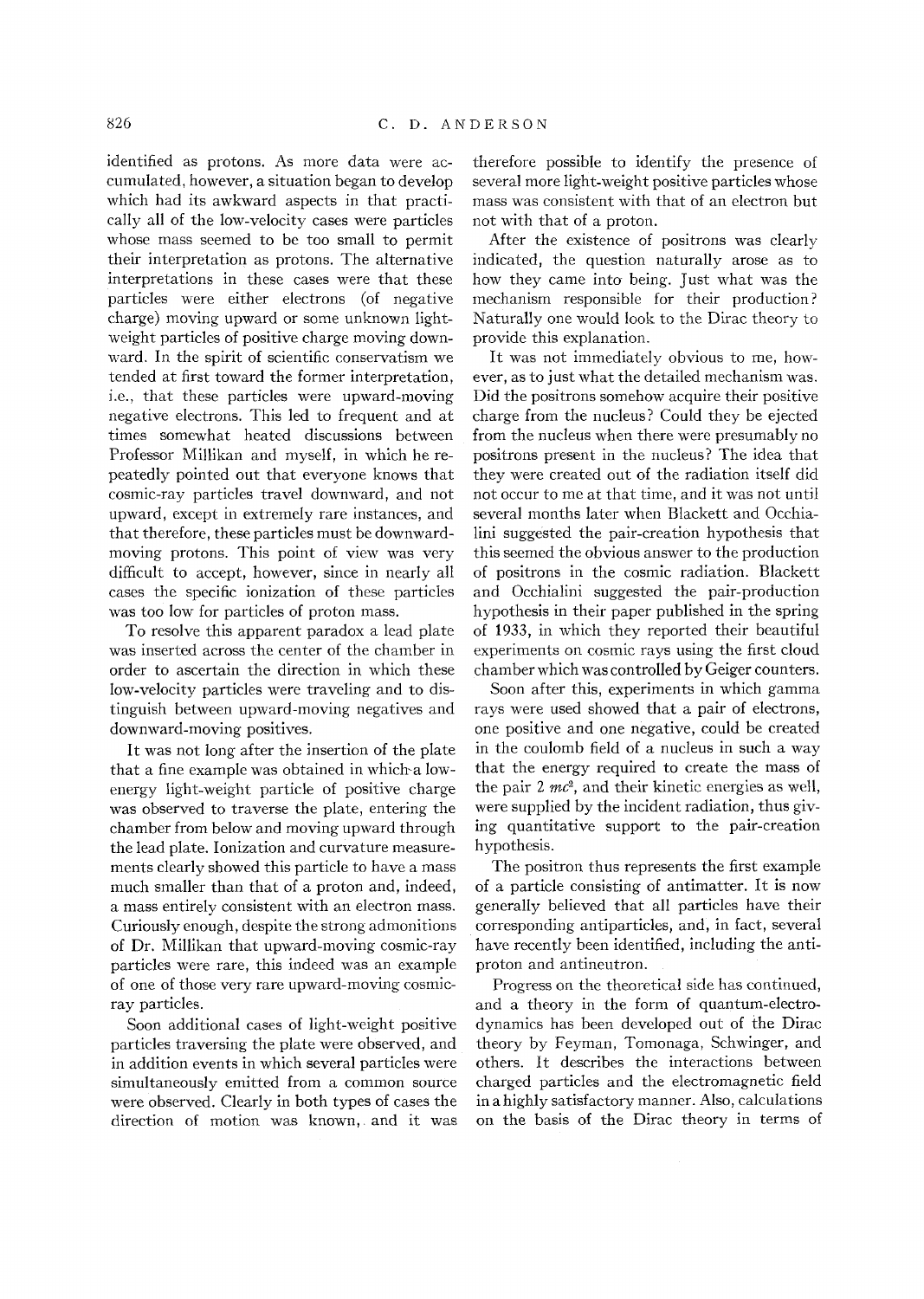positron-electron pairs, which helped explain certain phenomena in the cosmic radiation such as the large cascade showers, were carried out by Oppenheimer, Carlson, Plesset, and others.

If one goes back a few years, say to just after the Dirac theory was announced, it is interesting then to speculate on what a sagacious person working in this field might have done. Had he been working in any well equipped laboratory, and had he taken the Dirac theory at face value he could have discovered the positron in a single afternoon. The reason for this is that the Dirac theory could have provided an excellent guide as to just how to proceed to form positron-electron pairs out of a beam of gamma-ray photons. History did not proceed in such a direct and efficient manner, probably because the Dirac theory, in spite of its successes, carried with it so many novel and seemingly unphysical ideas, such as negative mass, negative energy, infinite charge density, etc. Its highly esoteric character was apparently not in tune with most of the scientific thinking of that day. Furthermore, positive electrons apparently were not needed to explain any other observations. Clearly the proton was the fundamental unit of positive charge, and the electron the correspondingunitof negative charge. This kind of thinking prevented most experimenters from accepting the Dirac theory wholeheartedly and relating it to the real physical world until after the existence of the positron was established on an experimental basis.

The discovery of the positron is also an example of a situation which is so often present in physics, in which the same discovery is made, or could easily have been made, in experiments simultaneously underway but carried out for quite different purposes. One such example is the famous experiment of Bothe and Becker in which a light nucleus such as Be was bombarded by  $\alpha$  particles from a radioactive source. This experiment was first performed in 1930 by Bothe and Becker and later repeated by a number of investigators. As was shown later, this single simple experiment produced neutrons, positrons, and induced radioactivity. Had the positron not been discovered in cosmic-ray research, it would undoubtedly soon have been found in continuing studies of the experiment just described.

Concerning the muon, we know that the muon

was the first particle to be discovered which has a mass between that of an electron and a proton. Originally it was known as the mesotron and later as the mumeson. More recent work on its properties has shown it is more appropriate not to classify it as a meson-type particle, and the suggestion has been made therefore to call it a muon. The term meson will be reserved for particles of intermediate mass which have a strong interaction with nuclei.

The muon, as I said, was the first particle of mass between a proton and an electron to be discovered. We now know, of course, from later experiments that a dozen or so such intermediate mass particles exist, including the pi mesons and a class of so-called strange particles called *k*  particles. I shall later speak briefly about these more recently discovered particles.

The discovery of the muon, unlike that of the positron, was not sudden and unexpected. Its discovery resulted from a two-year series of careful, systematic investigations all arranged to follow certain clues and toresolvesomeprominent paradoxes which were present in the cosmic rays.

The gist of the matter was as follows. Professor Seth H. Neddenneyer and I were continuing the study of cosmic-ray particles using the same magnet cloud chamber in which the positron was discovered. In these experiments it was found that most of the cosmic-ray particles at sea level were highly penetrating in the sense that they could transverse large thicknesses of heavy materials like lead and lose energy only by the directly produced ionization which amounted to something like 20 million ev per em of lead. A principal aim of the experiments was to identify these penetrating cosmic-ray particles. They had unit electric charge and were therefore presumably either positive or negative electrons or protons, the only singly charged particles known at that time.

There were difficulties, however, with any interpretation in terms of known particles, as was pointed out as early as 1934 in a paper presented to the International Conference on Physics held in London of that year.

The most important objection to their interpretation as protons lay in the fact that the energy of the electron secondaries produced by the direct impact of these particles as observed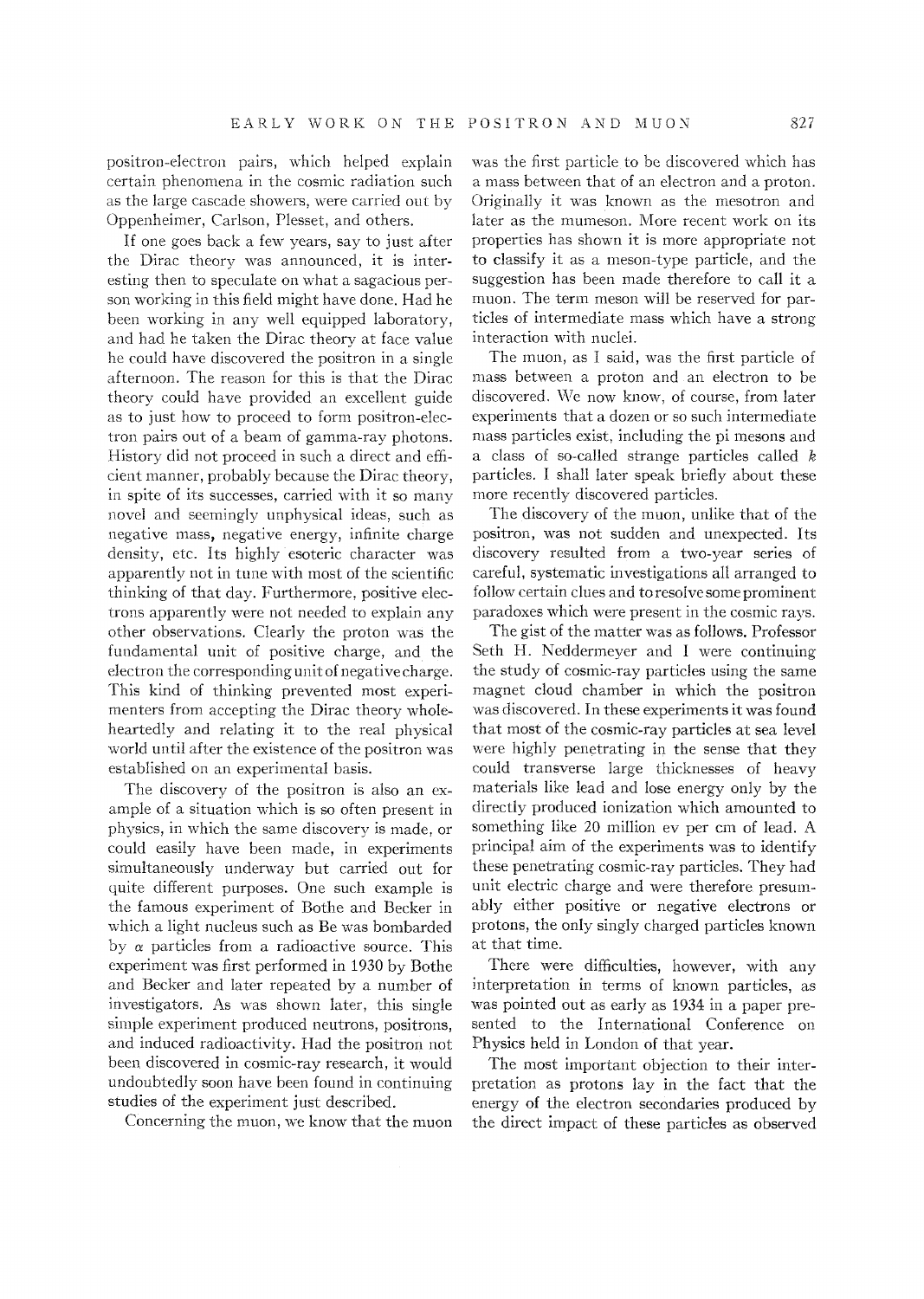in a cloud chamber contained too many secondaries of high energy to correspond with the energy spectrum to be expected if particles as massive as protons were producing these secondaries. On the other hand the spectrum was just that to be expected if the particles producing the secondaries were much lighter than protons. Furthermore, to interpret these particles as protons would mean *assuming the existence of protons of negative charge* since these sea-level particles occurred equally divided between negative and positive charges, and at that time there was no evidence for the existence of protons of negative charge.

There were difficulties also in interpreting these sea-level penetrating cosmic-ray particles as positive and negative electrons. The most important objections to their being electrons arose from three considerations. Firstly, theoretical calculations by Bethe, Heiter, and Sauter on the energy loss of electrons led to the conclusion that high-energy electrons should lose large amounts of energy through the production of radiation, which the penetrating particles in question were observed not to do. Secondly, we had found individual cases of electrons which did, in fact, show large energy losses through radiation, in some cases 100 million ev or more per em of lead. Clearly in these cases the electrons showed a behavior quite different from that of the penetrating particles. And thirdly, the so-called highly absorbable component of the cosmic rays and the existence of electron showers could find an appealing explanation in terms of electrons if electrons did, in fact, suffer large radiation losses at high energies as demanded by the above mentioned theory.

This then was the situation in 1934 in which the sea-level penetrating particles had this paradoxical behavior. They seemed to be neither electrons nor protons. We tended, however, to lean toward their interpretation as electrons and "resolved" the paradox in our informal discussions by speaking of green electrons and red electrons-the green electrons being the penetrating type, and the red the absorbable type which lost large amounts of energy through the production of radiation.

Evidence of an entirely new type was soon obtained. In experiments carried out on the summit of Pikes Peak in 1935 a number of cases of cosmic-ray produced nuclear disintegrations were observed from which many protons were ejected, but showing also in a few cases particles which, from ionization and curvature measurements, were lighter than protons and heavier than electrons. These observations were not conclusive evidence in themselves for the existence of a new type of particle, but they did tend to lend support to this assumption in view of the other difficulties involved in interpreting the data in terms of known particles.

The next year or so brought further evidence on all the above points and only tended to strengthen the paradox further. The hypothesis that the penetrating particles were protons was further weakened by the observation of many cases of particles which did not suffer appreciable radiation collisions and still which could not be as massive as protons, as evidenced by the ionization-curvature relations of their cloud-chamber tracks. These cases could, however, be interpreted as electrons, but only if electrons ceased to radiate appreciably above a certain energy, such as say a hundred million ev.

The crux of the matter then was whether or not electrons above a certain energy did or did not experience a large energy loss through radiative impacts. In other words the paradoxical character of our data could be reduced if one assumed that the Bethe-Heiter theory, although correct for electrons of energies below a few hundred million ev, in some way became invalid for electrons of higher energy, thus permitting high-energy electrons to have a much greater penetrating power and thus perhaps to permit interpreting the highly penetrating sea-level cosmic-ray particles as positive and negative electrons.

To test this hypothesis we inserted a bar of platinum across our cloud chamber and found that the cosmic-ray particles divided themselves into two groups, one highly absorbable and one highly penetrating in the *same energy range.* Thus the last possibility to explain the data in terms of known particles was removed, and it was necessary to assume the existence of positive and negative particles of unit charge but of a mass intermediate between that of a proton and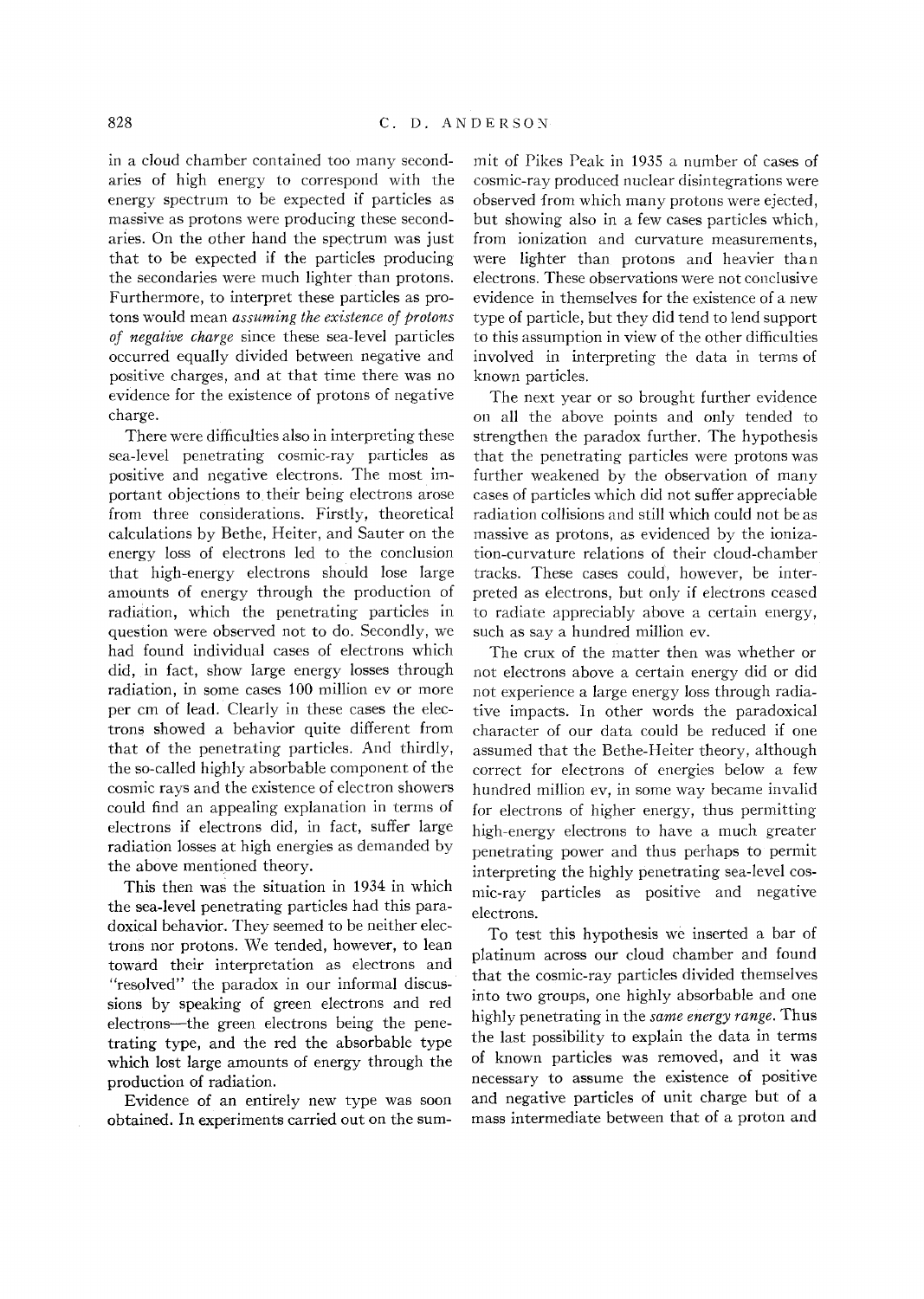an electron. These are the particles which are now called muons.

At about this time Street and Stevenson reported an experiment in which they observed particles which were lighter than protons and more penetrating than electrons should be if the Bethe-Heiter theory were valid. These they interpreted as particles of a new type, but this interpretation followed only if the Bethe-Heiter theory were assumed not to break down at the energies concerned in their experiment.

In discussing the discovery of the muon I have not so far mentioned anything about the theoretical aspects of the situation. We saw previously how the Dirac theory predicted the existence of positrons although it played no role in their discovery. The discovery of muons similarly was based on purely experimental measurements and procedures, with no guide from any theoretical considerations.

As with the positron, this need not have been the case. For before the discovery of the muon had been finally achieved a novel idea was published in a Japanese journal by the Japanese physicist Hiedeka Yukawa. Reasoning by analogy with quantum electrodynamics, he made the suggestion that perhaps nuclear forces (which are not electromagnetic in character) could be described in terms of a particle carrier of these nuclear forces, analogous to the photon being the carrier of electromagnetic forces. Nuclear forces, however, differ from electromagnetic forces in that they possess only a short range of action. This means that if nuclear forces are described in terms of a particle carrier, this particle carrier must have a finite rest mass unlike the photon of zero rest mass which is appropriate to the long range electromagnetic forces. Yukawa estimated from the known range of nuclear forces that this carrier should have a rest mass about 200 times that of an electron.

This novel suggestion of Yukawa was unknown to the workers engaged in the experiments on the muon until after the muon's existence was established. Although Yukawa's suggestion preceded the experimental discovery of the muon, he published it in a Japanese journal which did not have a general circulation in this country. It is interesting to speculate on just how much Yukawa's suggestion, had it been known, would

have influenced the progress of the experimental work on the muon. My own opinion is that this influence would have been considerable even though Dirac's theory, which was much more specific than Yukawa's, did not have any effect on the positron's discovery. My reason for believing this is that for a period of almost two years there was strong and accumulating- evidence for the muon's existence, and it was only the caution of the experimental workers that prevented an earlier announcement of its existence. I believe that a theoretical idea like Yukawa's would have appealed to the people carrying out the experiments and would have provided them with a belief that maybe after all there is some need for a particle as strange as a muon, especially if it could help explain something as interesting as the enigmatic nuclear forces. Yukawa's particle at that time did seem to coincide in all respects with the known properties of the muon.

And now having said this, my next statement will be that the muon and the Yukawa particle cannot possibly be the same particle at all. The Yukawa particle was invented to explain nuclear forces. The muon, as shown by subsequent experiments, completely ignores nuclear forces and interacts with other particles appreciably only through the electromagnetic field. It was not until 10 years later that another particle of intermediate mass, the pi meson, was discovered. The pi meson does interact strongly through nuclear forces and can indeed correspond to the Yukawa particle and is so considered in present day nuclear theory.

As we all know now, the muon is observed principally as a decay product of pi mesons. Muons may, however, also be produced in other ways, by direct pair production from high-energy photons and as decay products of many of the new so-called strange particles, the *k* particles and hyperons.

The muon even today is somewhat of an oddball particle. Its existence does not in any way seem to be justified; for example, it seems to play no role whatever in explaining nuclear forces, whereas all the other more recently discovered intermediate mass particles do seem to be active participants as carriers of the nuclear forces.

It is interesting to contrast the spirit of the